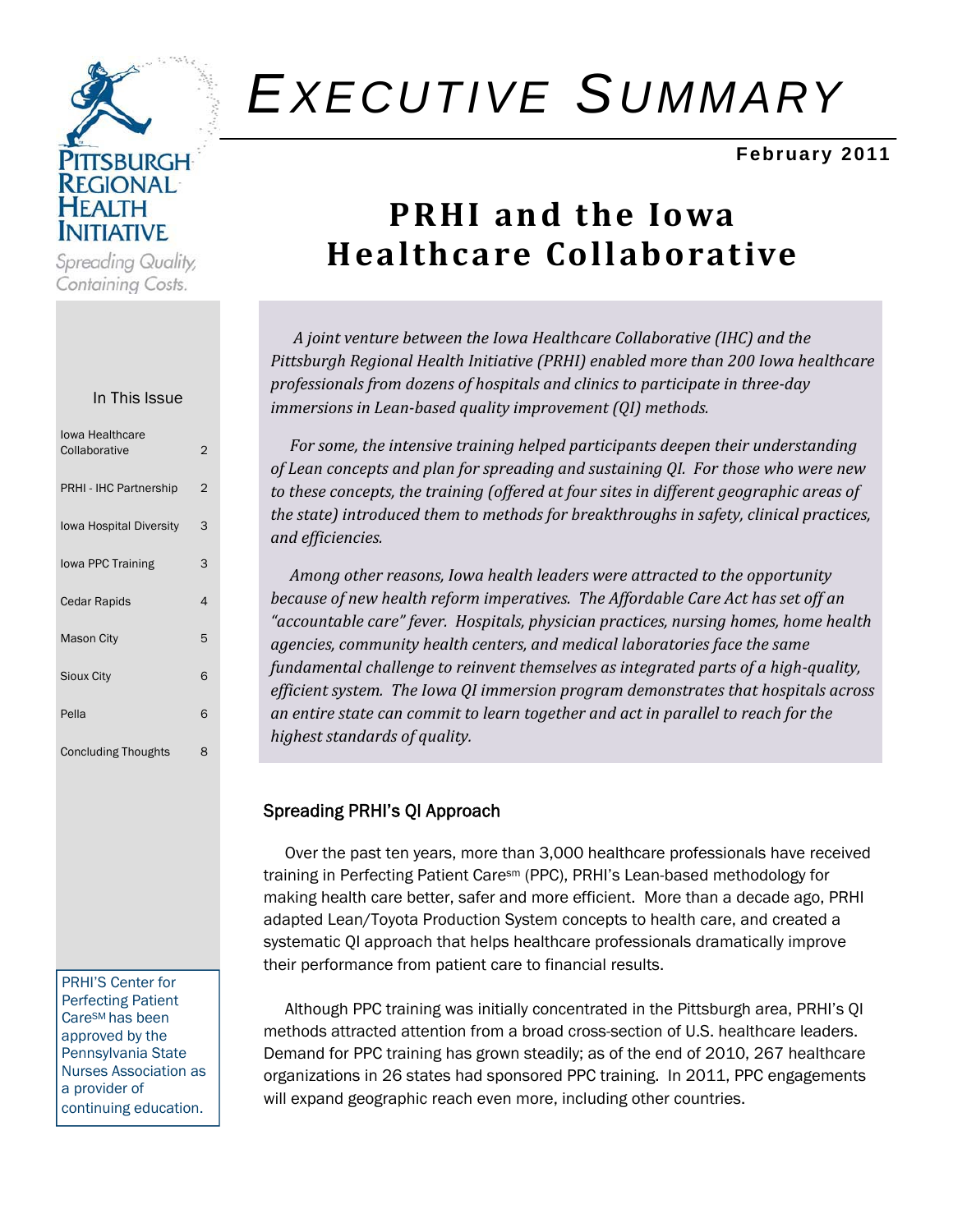#### **IOWA HEALTHCARE COLLABORATIVE**

 One of the earliest Lean proponents is the Iowa Healthcare Collaborative.

 Created by the Iowa Hospital Association and the Iowa Medical Society in 2004, IHC (www.ihconline.org) encourages data sharing and rapid deployment of best practices to foster performance improvement. IHC also issues public reports of hospitals' quality performance. Early involvement of business leaders led IHC to espouse Lean manufacturing techniques to improve the efficiency of health care. In 2006, when IHC's Lean programs began, only a handful of Iowa hospitals were using the methodology. A recent survey showed that more than 50% of Iowa hospitals are using Lean now to improve processes, remove waste and reduce cost.

 In addition to sponsoring conferences and group learning opportunities for hospitals and other provider organizations to learn Lean principles, IHC has created a Lean Toolkit and other educational materials to support quality and safety improvement. IHC also publishes an annual hospital performance report — *The Iowa Report* (http://www.ihconline.org/aspx/publicreporting/ iowareport.aspx) — recent results of which describe Iowa hospitals, as a group, as among the best in the nation in quality and efficiency.

### **THE PRHI IHC PARTNERSHIP**

 Discussions about potential collaboration were led by PRHI's CEO, Karen Wolk Feinstein, PhD, and IHC's CEO, Tom Evans, MD, and culminated two years ago with a joint approach to Iowa Senator Tom Harkin to seek support for an IHC-sponsored/ PRHI-executed, innovative training program in Iowa. As one would expect, Senator Harkin was already aware of Iowa hospitals' generally high quality scores in both public and private rating systems, and of the relevance of some Iowa hospitals' early involvement in Lean to that success. But he had also visited Pittsburgh, and was acquainted with Feinstein (who has deep family connections to Iowa). As one of the U.S. Congress' leading healthcare experts, he showed interest in PRHI's pioneering work in patient safety and healthcare quality.

 After several months of planning between IHC and PRHI, a series of four PPC regional training programs were carried out in November and December, designed to teach QI methods to at least 200 Iowa healthcare professionals, and prepare them to lead and carry out a variety of initiatives within their organizations. The four sessions were held in: Cedar Rapids, Mason City, Sioux City, and Pella.



PRHI's Coaches: (L-R) Linda Vicaro, Kay Brewer, Jennifer Condel, Tina Hahn Absent: Maureen Saxon-Gioia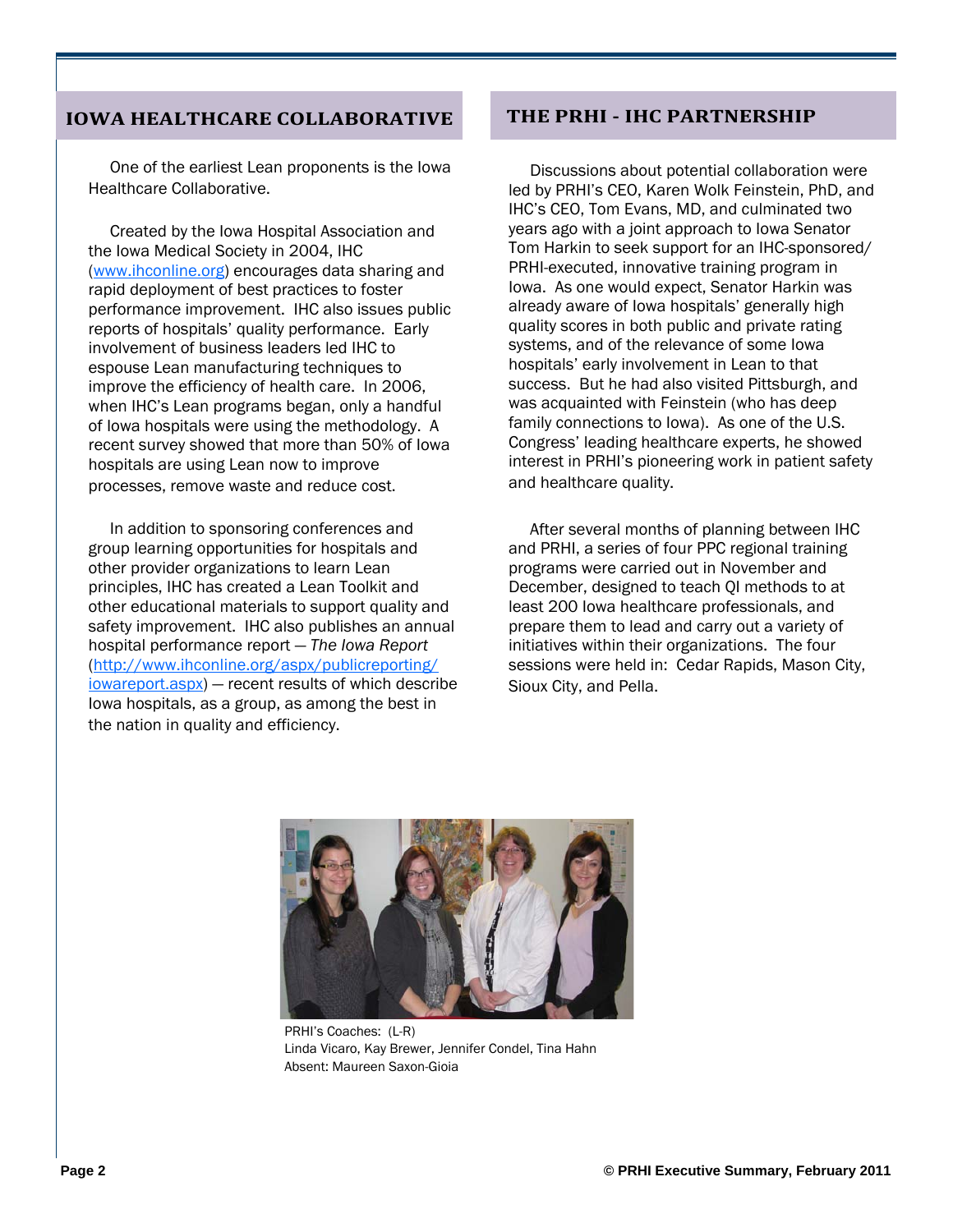#### **IOWA HOSPITAL DIVERSITY**

 One of the significant challenges for designing and delivering PPC training in Iowa was the diversity of expected participants. Some participants would arrive with a significant grounding in Lean, but for others the PPC training would be their first exposure.

 Iowa's 148 hospitals run the gamut — large, vertically integrated health system (University of Iowa Health Care), smaller health systems and community hospitals, and 82 very small, Medicare-designated Critical Access Hospitals (CAHs). By comparison, Pennsylvania has just 13 CAHs. CAHs are Medicare-designated, may have no more than 25 beds, and must offer a limited set of services (e.g., 24-hour emergency care) in rural areas where there is no other hospital. Most CAHs have limited clinical and financial resources. Outside consultants are an unaffordable luxury, as are dedicated Lean implementation teams routinely used by larger institutions.

#### **IOWA & PPC TRAINING**

 PRHI's team of educators and coaches understand the importance of keeping their presentations fresh and relevant to each engagement. The size and diversity of the Iowa audiences presented extra challenges. After analyzing registrations at each Iowa training location, the two-person PPC training teams customized their presentations and discussion preparations – and adjust each day's agenda (sometimes in the middle of a given day) in order to meet the participants' needs and expectations.

 The initial agenda included an introduction to the history and culture of Lean, and presented a subset of Lean tools for simulation exercises and discussion. Each participant, or small team, brought to the training sessions a "learning opportunity" from their workplaces. With the help of PPC faculty, an implementation plan was developed for each.

 Another special feature of each three-day program arranged by IHC, was a one-half day walking tour of an organization that was committed to Lean

improvement methods, and discussion of how leadership and culture drive the application and sustainability of Lean within an organization.

 Thanks to federal financial support, IHC offered each session at no cost to affiliated providers. Initial invitations were sent to hospital administrators, chief financial officers, chief medical officers, chief nursing officers, and internal quality leaders at hospitals in four geographic areas of the state. The four sessions filled up quickly, attracting more than 200 enrollees.



Participants diagram their current condition and proposed intervention.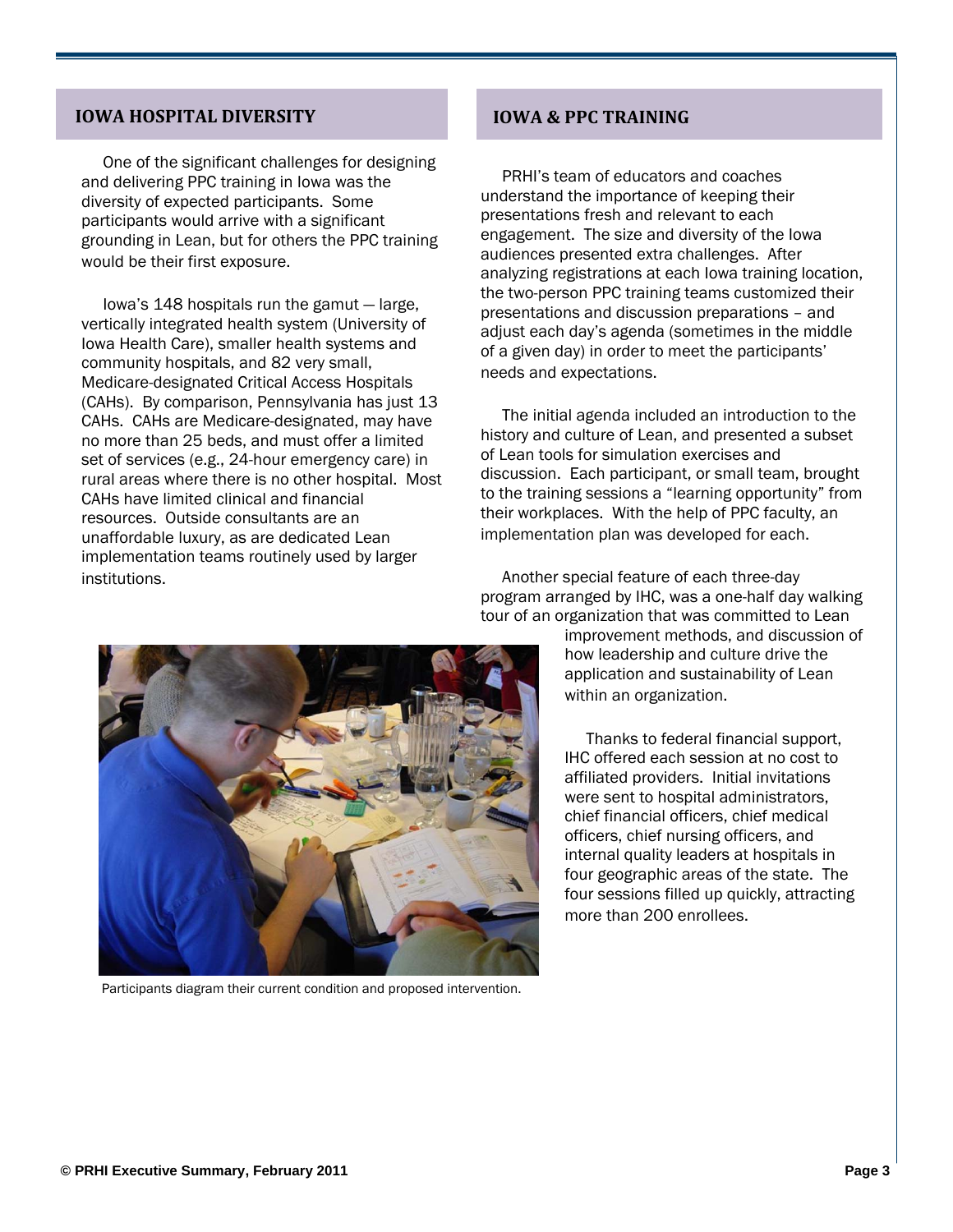#### **CEDAR RAPIDS**

 The Iowa PPC training series kicked off in Cedar Rapids in eastern Iowa during the first week of November. The Cedar Rapids PPC training group numbered about three dozen, and the diversity of participants set a general pattern for the succeeding sessions. Among the group of 35, most participants came to the session in small teams, and many traveled significant distances. All of them came with defined improvement opportunities to work on during the three-day PPC immersion. The PPC faculty team concluded that all had at least some general knowledge of Lean, and some had extensive knowledge.

 Another characteristic of the Cedar Rapids training that manifested itself in succeeding sessions was the relevance of PPC faculty's previous hands-on experience with primary care practices, federally qualified health centers, hospitals and other healthcare organizations. Trainers and participants shared interest in: health IT, hospital readmissions, hospital-acquired infections, patient-centered medical home standards, patient flow and satisfaction in emergency departments, etc.

 The participant group made a strong impression on PPC educators for their high level of interest and active engagement. This proved to be mutual admiration, as evaluation results were excellent, with the site tour figuring prominently in the positive evaluations.

 Particularly well-received aspects of the classroom training were: (a) the visual management segment on Day 1, and (b) the short video on Day 2 that described QI breakthroughs at a Pittsburgh-VA area outpatient diabetes clinic. (The video is one of the renowned series of PRHI Teachable Moments, which can be accessed at http:// www.prhi.org/ppc\_action.php). The final day also featured a successful discussion of the importance of organizational culture.

*Cedar Rapids is the secondlargest city in Iowa (~128,000) and is an economic, cultural, and healthcare hub for eastern Iowa. During the Iowa flood of 2008, the Cedar River surpassed the 500year flood plain and placed 9 square miles, on both banks of the river, under water.* 

*The national healthcare spotlight has been trained on Cedar Rapids several times in recent months, due to the relatively high quality and low cost of healthcare services in the community. Local healthcare leaders were featured at two national gatherings in Washington, DC. Acting CMS Administrator Don Berwick cited Cedar Rapids as one of several U.S. cities that have driven down healthcare costs while remaining competitive in quality*  $outcomes.$ 

> *St. Luke's is a 125year old, 560bed hospital serving a sevencounty area surrounding Cedar Rapids. St. Luke's is among just five percent of hospitals to achieve Magnet recognition status by the American Nurses Credentialing Center (ANCC), and is one of just two Iowa hospitals to receive the 100 Top Hospitals award from Thomson Reuters.*

 *For the site visit at St. Luke's Hospital, participants were divided into four groups, with two of the hospital's Lean implementation specialists designated for each participant group. Onehalf hour rotations through four Lean implementations provided enough time for learning in each area.*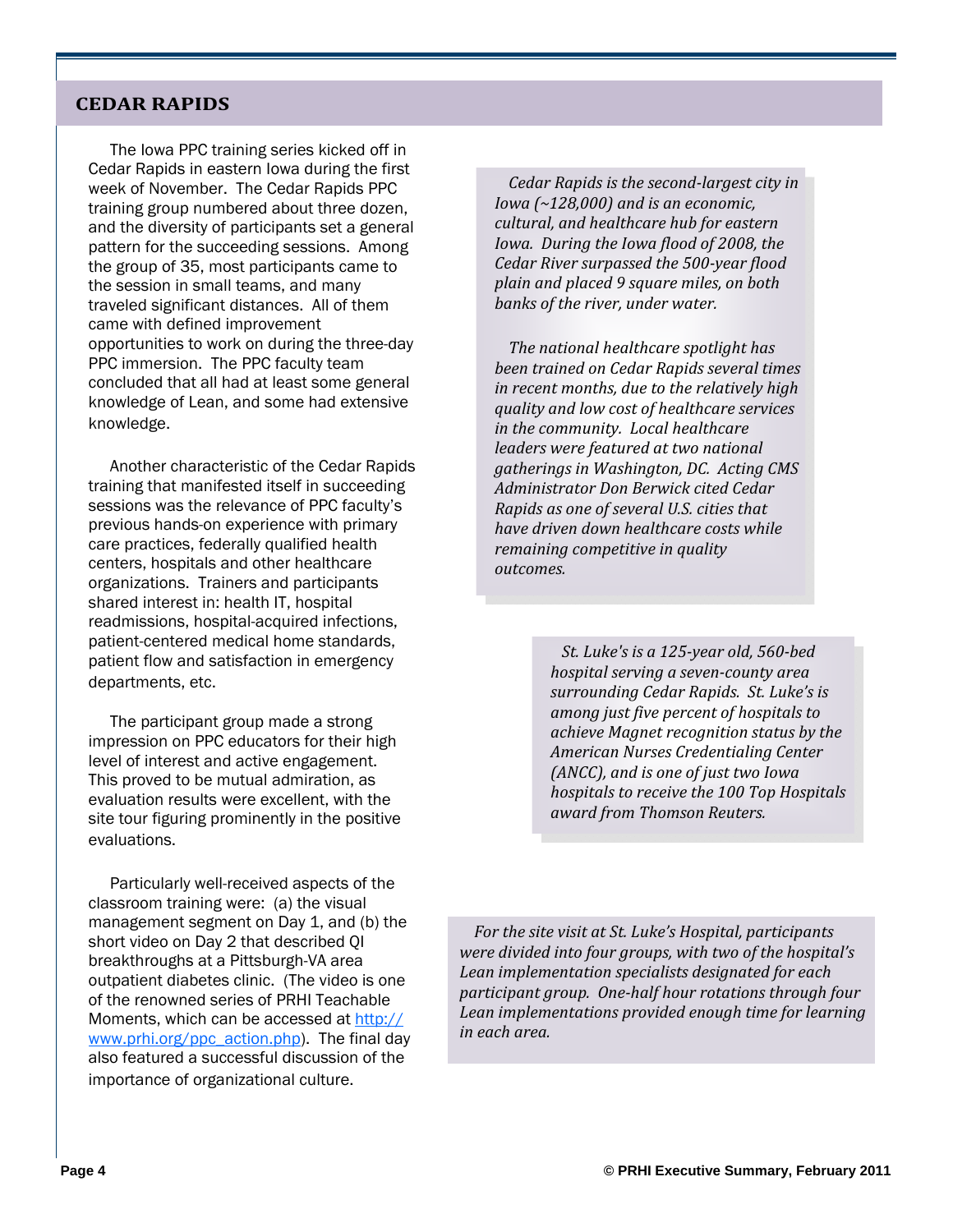#### **MASON CITY**

 The second regional PPC training session took place in mid-November in Mason City, located in northern Iowa. Participants hailed from community hospitals, critical access hospitals, specialty and primary care clinics, and ancillary services (e.g., physical therapy), and included executives, frontline staff (e.g., nurses, laboratory managers, supply chain managers), clinical leaders, and quality improvement staff.

 $\mathbf{r} = \mathbf{r} \cdot \mathbf{r}$  , where  $\mathbf{r} = \mathbf{r} \cdot \mathbf{r}$  , where  $\mathbf{r} = \mathbf{r} \cdot \mathbf{r}$ 

 Many Mason City attendees had exposure to Lean principles; a few were Toyota Production System-trained individuals who lead QI efforts in their organizations. Their active participation enriched the experience.

 The Mason City site visit to Mercy Medical Center-North Iowa was exceptional, enhanced by the extraordinary amount of time the hospital's CEO, James Fitzpatrick, spent with his hospital's guests. He described his introduction to Lean several years before, and admitted that he didn't see the applicability to health care initially. But after learning more, he came to see Lean as a means to improve patient care across all units, and he followed through by introducing the concepts to his senior staff and spreading Lean-based QI throughout his hospital.

 Fitzpatrick reflected on the importance of fully committed leadership for organizational transformation and also on the significant amount of time (approximately one year) invested in initial senior leadership training and buy-in. The payoff, in his view, is a leadership cadre at the hospital that is committed to removing barriers to success for frontline staff.

 As CEO, he is directly involved – in huddles, rapid improvement events, rapid improvement report-outs (which all senior leaders are expected to attend), and 5S audits. He requires all senior leaders to do the same.

 MMC-Mason City's Lean implementation began about 2 ½ years ago (branded internally as "Performance Excellence," or PEx), and has now been rolled out to all departments/units in the hospital by a PEx team of improvement specialists. Rapid

improvement events (kaizens) are held routinely. All new employees are trained in Lean and are expected to attend a rapid improvement report-out within two weeks of hiring.

 PRHI faculty and training participants saw evidence of Lean spread across the hospital: standardized "huddle boards" that include departmental/unit metrics (e.g., safety, patient outcomes, time/money savings, etc), "ideas in motion" (with associated timeline and assigned

*Mason City is a northern Iowa city of ~30,000. Its favorite son, Meredith Willson, composed The Music Man. Its largest employer is the community hospital, Mercy Medical Center, and it is also home to a large Kraft Foods plant. Mason City is widely known for its collection of Prairie School architecture, including two commercial buildings designed by Frank Lloyd Wright.* 

personnel), standardized communication about change in

process (with visual depiction and written description of

the

*Mercy Medical CenterNorth Iowa is a 346bed hospital, the hub of Mercy Health NetworkNorth Iowa, which also includes nine rural primary care hospitals and 38 primary and specialty care clinics. MMC-North Iowaaffiliated physicians travel to rural communities throughout the 15 county North Iowa area, providing more than 100 halfday specialty clinics each month that ensure rural residents receive needed specialty care.*

former process and new process), and 5S audit forms. Units/departments have daily huddles (15 minutes, usually twice per day to cover both shifts) to review improvement opportunities, progress toward addressing ideas in motion, updates on changes in processes, etc.

 All four departments that were visited (surgical suite, lab, nursing unit, dietary) had completed a 5S of storage areas, work spaces, etc. 5S is routinely audited (weekly) for sustainability, and improvements are continuous. An expected number of QI ideas is even specified in some employees' position descriptions.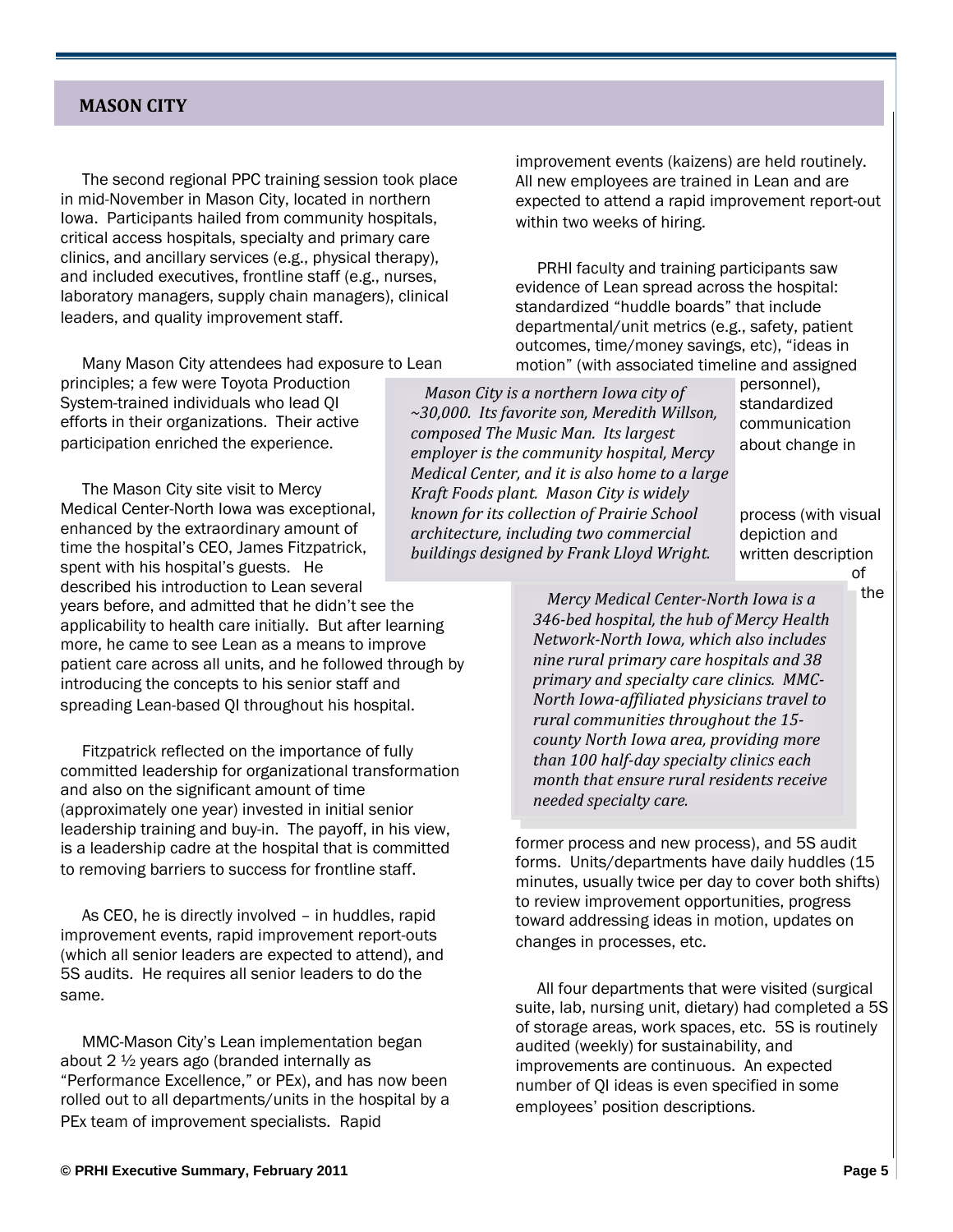#### **SIOUX CITY PELLA**

 Held in the first week of December, the Sioux City training session attracted 65 participants from two dozen hospitals and healthcare organizations in western Iowa. It was hosted by Mercy Medical Center-Sioux City, which also hosted the site tour on Day 2.

 The site tour was led by the hospital's full-time Lean Director, and Lean Implementation Team members participated in and contributed extensively during the training session. Featured during the tour were reviews of previous and ongoing Lean initiatives: phone answering in an outpatient clinic, 5S in central supply, huddleboards in the Executive Administrative suite, and family waiting rooms. Lean is still spreading at MMC, but it was clear that a significant beginning has occurred. Implementation staff guided the "opportunities for improvement" portion for their final day's agenda. One nurse leader from a critical access hospital described in detail the barriers that she perceived as impeding implementation of Lean in small organizations. A lively discussion ensued.

*Sioux City is a western Iowa community of about 85,000, located at the navigational head of the Missouri River. The first documented explorers of European descent were members of the Lewis and Clark expedition in 1804. It was at the site of what is now Sioux City that Sergeant Charles Floyd died, the only fatality that occurred during the twoandahalf year expedition.* 

> *In 1890, civic leaders of Sioux City invited the Sisters of Mercy to establish a hospital, which later became Mercy Medical CenterSioux City. In 2000, the hospital became part of Trinity Health Mercy Health Network (an arm of Catholic Health Ministries). Today, MMCSioux City is a 267 bed, regional medical center serving a 33 county area in Iowa, Nebraska and South Dakota. It owns or manages four rural hospitals and operates 30 family practice clinics in western Iowa or Nebraska, along with nine specialty clinics. MercySioux City is also home to the only Level II Trauma Center in Western Iowa.*

 The Pella training attracted the most diverse group of participants: staff from three primary care practices and one federally qualified health center, teams from small critical access hospitals and larger community institutions, and representation from ancillary health services organizations. Professions represented at the Pella session were equally varied — many had Lean experience, and as at the three previous training sites, the mix of familiarity levels with Lean helped initiates to profit from others' practical experiences.

 The site visit to the Vermeer Corporation offices and manufacturing facility in Pella was an unequivocal highlight. Although it was the only non-healthcare site visit in Iowa, Pella participants commented on how seeing Lean in action at Vermeer made the concepts learned in the classroom more "real."

 Why Lean at Vermeer? According to the Vermeer leaders, sales in the 1990s were increasing but profitability was declining. According to CEO Mary Vermeer Andringa, Vermeer may not have survived without its Lean epiphany. Her conclusion about the importance of Vermeer's commitment to Lean is clear: "Lean is the only business model that works hands down."

> *Located in southcentral Iowa, Pella's population is ~10,000. It is the home of Central College, as well as several manufacturing companies, including Pella Corporation and Vermeer Manufacturing Company, both renowned for their Lean implementation. The community is the site of the tallest working windmill in the U.S., and its renowned annual Tulip Time Festival celebrates Pella's Dutch heritage.*

Vermeer uses Lean as the basis for "relentless pursuit of improvement. Although a 40% decline during the economic recession that began in 2008 was a significant stress, leadership attributes its ability to avoid layoffs through cost reductions and cash conservation created by Lean implementations.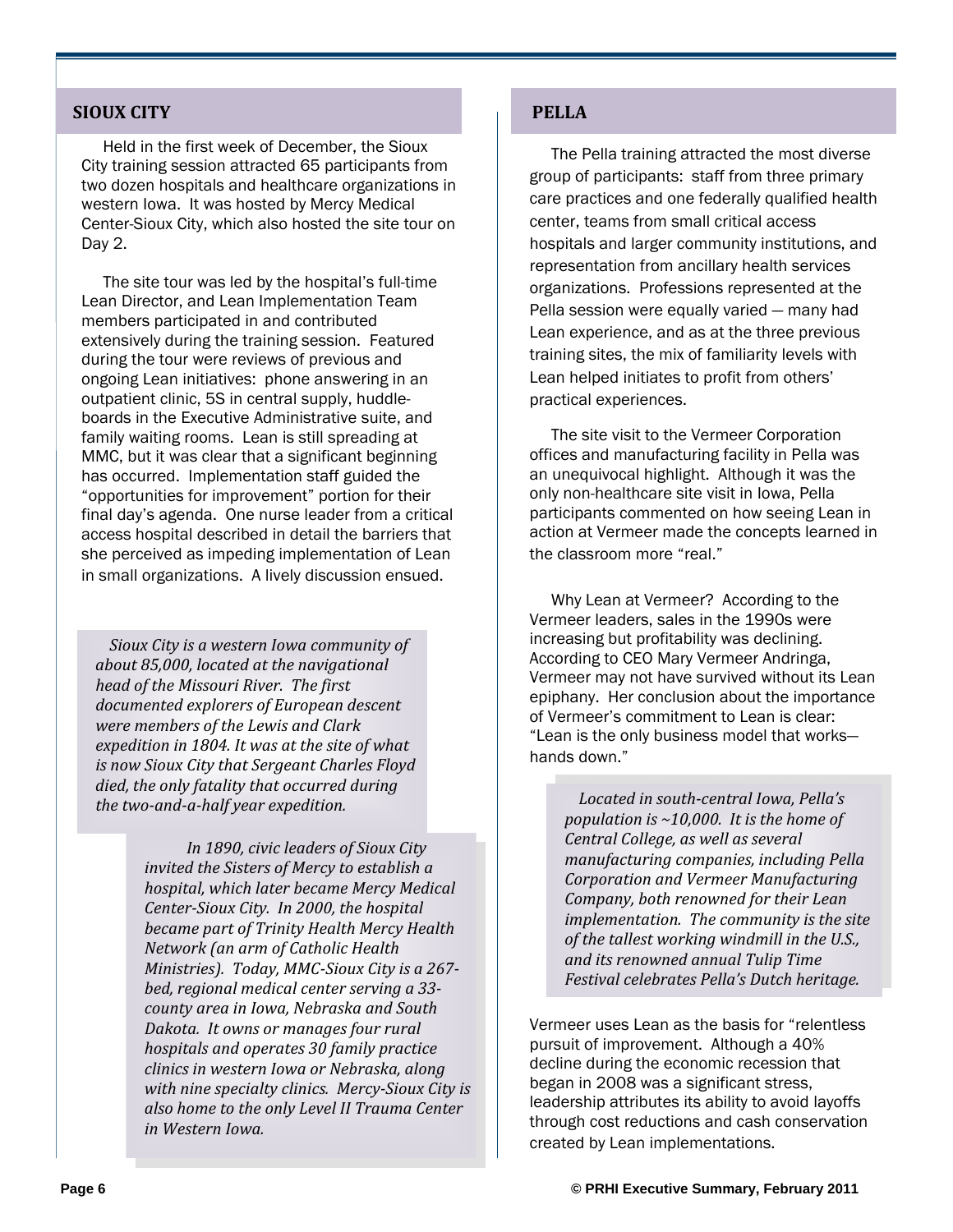#### **PELLA**

 Like James Fitzpatrick at Mercy Medical Center-Mason City, Vermeer's leadership emphasized the crucial importance of committed, engaged leadership that drives change from the top. A key early Vermeer strategy was identifying "pain points" and developing plans for addressing them and gaining early wins and buy-in.

 Lean permeates Vermeer's hiring strategy. Job candidates are assessed for their attitudes about (constant) change. Employee orientation includes a history of the company's Lean journey, and new hires participate in a kaizen event or A3 development early. In the coming months, Vermeer will spread Lean to all of its manufacturing locations and dealerships worldwide, while also seeking to develop more internal Lean leaders to spread and sustain change.

CEO Mary Vermeer Andringa stressed:

- ◆ Always ask the "5 whys"—get to the root cause of resistance to change
- ◆ Appreciate kaizen events as essential opportunities to reinforce key principles and allow leaders to understand their people, processes, and products
- ◆ Engage all vice presidents in at least 3 kaizen events in their first year
- ◆ Engage the CEO even more (she participated personally in 12 kaizen events in two years, and added, "You just have to find time to schedule it in")
- There will be slip backs, no matter what.
- Having a steering committee (or guiding coalition) is critical to implementing and maintaining a Lean culture

Vermeer is a leading agricultural, construction, environmental and industrial equipment manufacturing company. Since its inception, Vermeer has grown from a one-person Iowa operation, to an international organization that manufactures agricultural, construction, environmental, and industrial equipment. Vermeer celebrated its 50th anniversary in 2010.